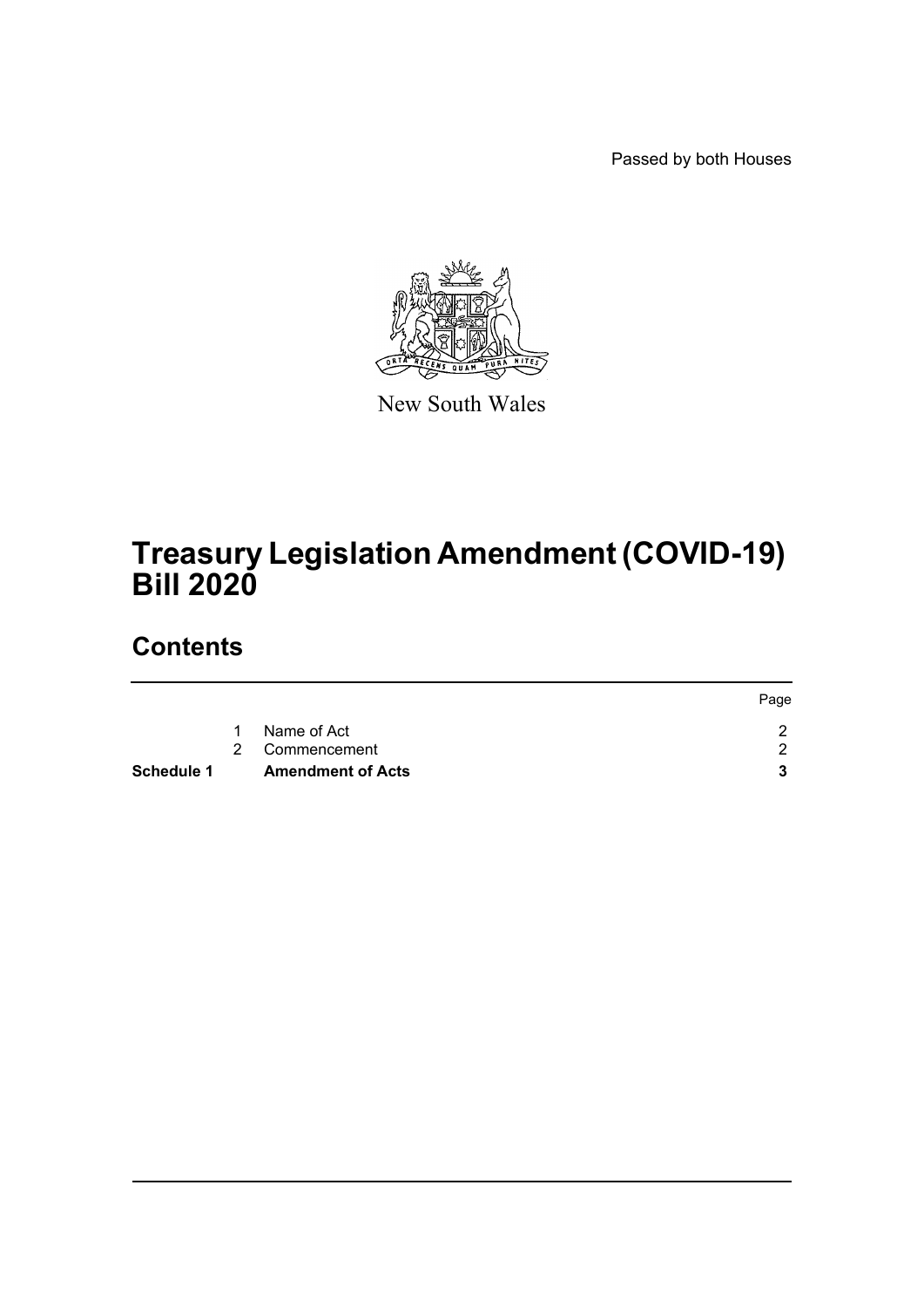*I certify that this public bill, which originated in the Legislative Assembly, has finally passed the Legislative Council and the Legislative Assembly of New South Wales.*

> *Clerk of the Legislative Assembly. Legislative Assembly, Sydney, , 2020*



New South Wales

## **Treasury Legislation Amendment (COVID-19) Bill 2020**

Act No , 2020

An Act to amend the *Long Service Leave Act 1955* and *Payroll Tax Act 2007* as a result of the COVID-19 pandemic.

*I have examined this bill and find it to correspond in all respects with the bill as finally passed by both Houses.*

*Assistant Speaker of the Legislative Assembly.*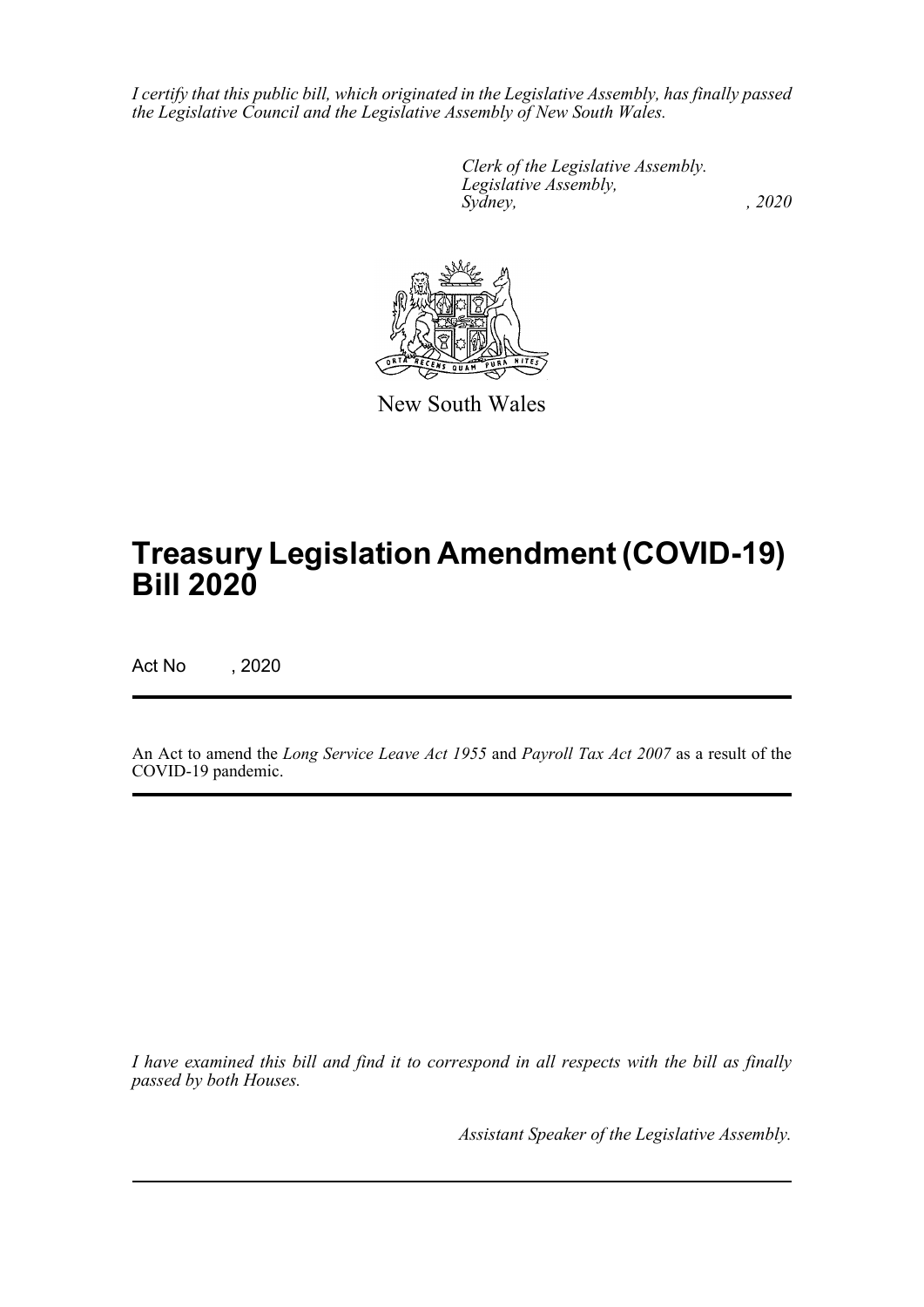Treasury Legislation Amendment (COVID-19) Bill 2020 [NSW]

## <span id="page-2-0"></span>**The Legislature of New South Wales enacts—**

### **1 Name of Act**

This Act is the *Treasury Legislation Amendment (COVID-19) Act 2020*.

### <span id="page-2-1"></span>**2 Commencement**

This Act commences on the date of assent to this Act.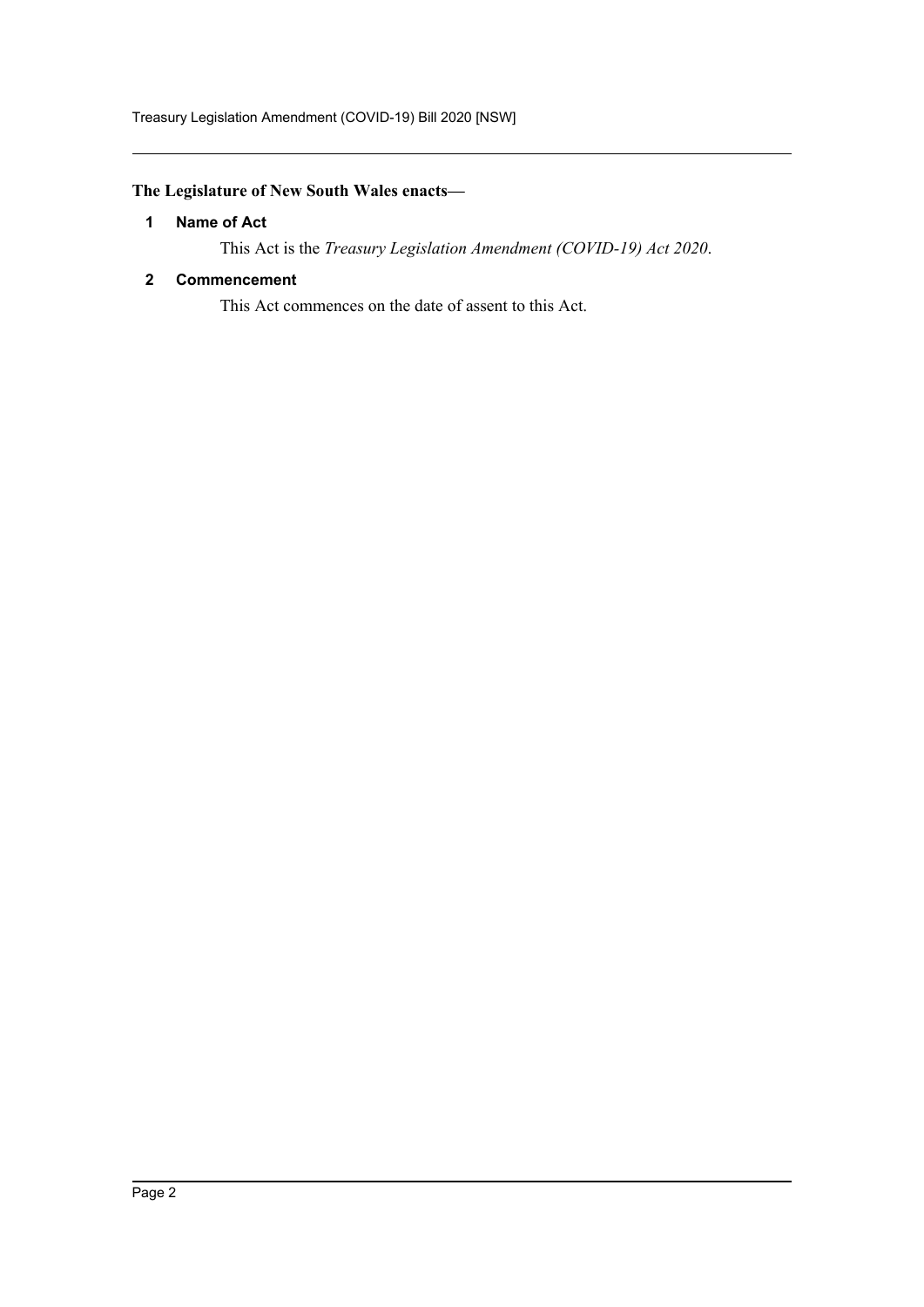## <span id="page-3-0"></span>**Schedule 1 Amendment of Acts**

## **1.1 Long Service Leave Act 1955 No 38**

#### **Section 15A**

Insert after section 15—

#### **15A COVID-19 pandemic—special provisions**

- (1) This section has effect for the prescribed period and prevails to the extent of any inconsistency with any other provision of this Act.
- (2) An employer may, under section 4(3A), give a worker a period of long service leave that is less than one month if the worker agrees to that lesser period of leave.
- (3) An employer may, under section 4(10), give a worker less than one month's notice if the worker agrees to that lesser period of notice.
- (4) In this section—

*prescribed period* means the period—

- (a) starting on the commencement of this section, and
- (b) ending on—
	- (i) the day that is 6 months after the commencement, or
	- (ii) the later day, not more than 12 months after the commencement, prescribed by the regulations.

### **1.2 Payroll Tax Act 2007 No 21**

#### **[1] Section 99A**

Insert after section 99—

#### **99A Temporary reduction for businesses with annual wages of \$10 million or less**

- (1) An employer who is liable to pay payroll tax on wages paid or payable for the financial year commencing on 1 July 2019 is only required to pay 75% of that payroll tax if all Australian wages paid or payable by the employer are \$10,000,000 or less.
- (2) An employer who is part of a group is not eligible for the reduction referred to in subsection (1) unless the employer provides the Chief Commissioner with the following information—
	- (a) information about all other employers who are part of the group,
	- (b) the amount of taxable wages and interstate wages paid or payable by each of those employers for the financial year commencing on 1 July 2019.
- (3) For the avoidance of doubt, an employer does not cease to be eligible for the reduction referred to in subsection  $(1)$  merely because the employer ceased paying wages before the commencement of this section.
- (4) In this section *all Australian wages paid or payable* by an employer means the sum of the following—
	- (a) all taxable wages paid or payable by the employer,
	- (b) all interstate wages paid or payable by the employer,